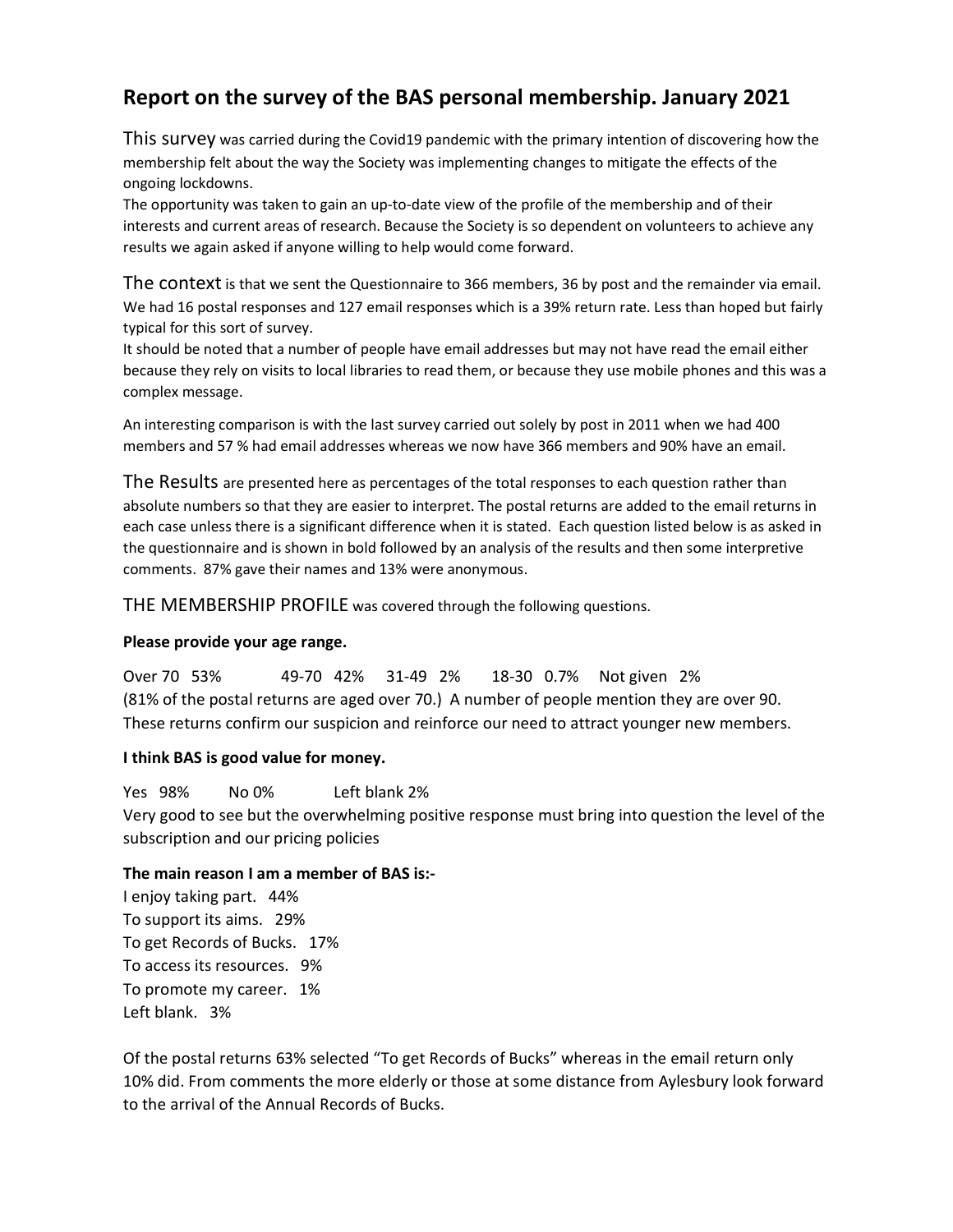# Is your social interaction within BAS an important element for you?

Yes 53% No 47% Blank 1%. A surprisingly even split

# Are you a member of the Active Archaeology Group?

Yes and active 15% Yes but inactive 5% No 79% Blank 1% More or less as expected. As we have found the large number of non-AAG members are an audience for the evening lectures if given by zoom.

# Which category best describes your attitude to digital technology

Active and Positive 62% Occasional but increasing 23% Reluctant and avoid 11% Blank 4%

This is encouraging and consistent with the low number of postal questionnaires we sent out. We need to try to assess how many emails we send out to all members are actually being seen, and read.

# Do you use a mobile phone often?

Yes 62% No 36% Blank 2%

# Do you use social media?

|                                                                | Yes 39% |  | No 59% | Blank 2% |  |  |  |  |  |
|----------------------------------------------------------------|---------|--|--------|----------|--|--|--|--|--|
| Almost two thirds of mobile phone users also use social media. |         |  |        |          |  |  |  |  |  |

# Would you be willing to take Records of Bucks as an online document?

Yes 31% No 45% Perhaps 23% Blank 1% This is clearly not a binary issue. How the online version of Records is displayed, what summary info is also displayed and what is in a print version of the newsletter, and what financial inducements are offered are amongst the factors people will need to consider.

# Would you be willing to volunteer to help BAS improve?

Yes 12% No 37% Perhaps 35% Already volunteer 14% Blank 2%

If one applies the YES result percentage to our total personal membership, 43 people should come forward. The commonest reasons for saying NO were that they were too busy already or were too old.

# Please give any broad areas in which you could assist. Eg: helping in the switch to digital, handling publicity, distributing Records, etc

In the actual returns 22 people said they would be willing to help distribute Records.

7 people were willing to help but do not know what is needed. It was said we do not ask .

4 people mentioned helping in publicity and social media.

Only 2 mentioned helping in digitisation.

2 mentioned Transcribing documents .

2 mentioned Leading walks.

2 mentioned Leading talks.

2 mentioned Copy editing and proofreading.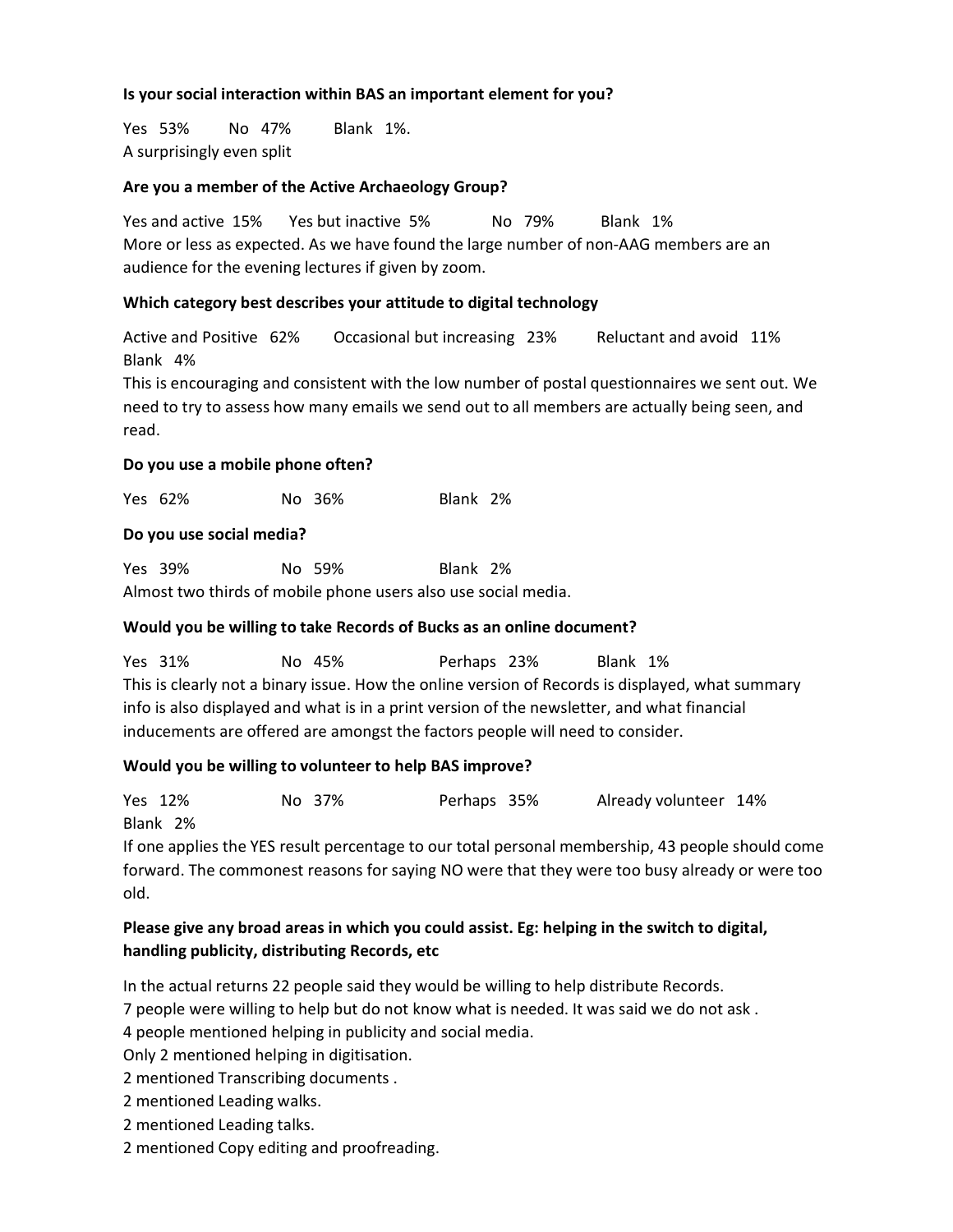# Do you have particular research interests you would be willing to discuss with other members? Please list very briefly.

The returns to this question have almost all been unique but where similar they have been grouped together in the following list which includes all entries.

Local village history. Ancient parish boundaries. Chiltern village parish history. History and development of Princes Risborough. Archaeology around Princes Risborough. History of High Wycombe. History of Thornton. 8

Shards and ceramic remains. Roman and Saxon stamped pottery. Local prehistory. Prehistory up to the Neolithic. Pre-modern archaeology. 5

Building history. Historic buildings. Mediaeval buildings. Vernacular architecture. 4

Pre-Conquest Churches. Mediaeval architecture and archaeology especially churches. Churches with wall paintings. 3

 $18<sup>th</sup>$  century landscape gardens. Researching gardens. Garden history. 3

Any archaeology plus local history. Archaeology and landscape history. General history of Bucks. 3

Landscape evolution. Open fields and enclosure. 2

Each of the following was an isolated subject

Ancell Trust in Stony Stratford.

Anything pre-Norman.

Archaeological aspects of the planning system.

Archives and palaeography, how to present results of archival research to the public.

Bucks military history.

Civil War.

Economic history from 1660.

Geology of Bucks.

Geophysical and GIS techniques for use in Roman towns.

Gurney family history.

Historic overlap with Hertfordshire.

Narrow gauge railways.

Numismatics, especially Roman.

Paper mills of the Wye.

Royal forests in Bucks.

Stagecoach services.

Social history of Aylesbury in 19<sup>th</sup> and 20<sup>th</sup> centuries.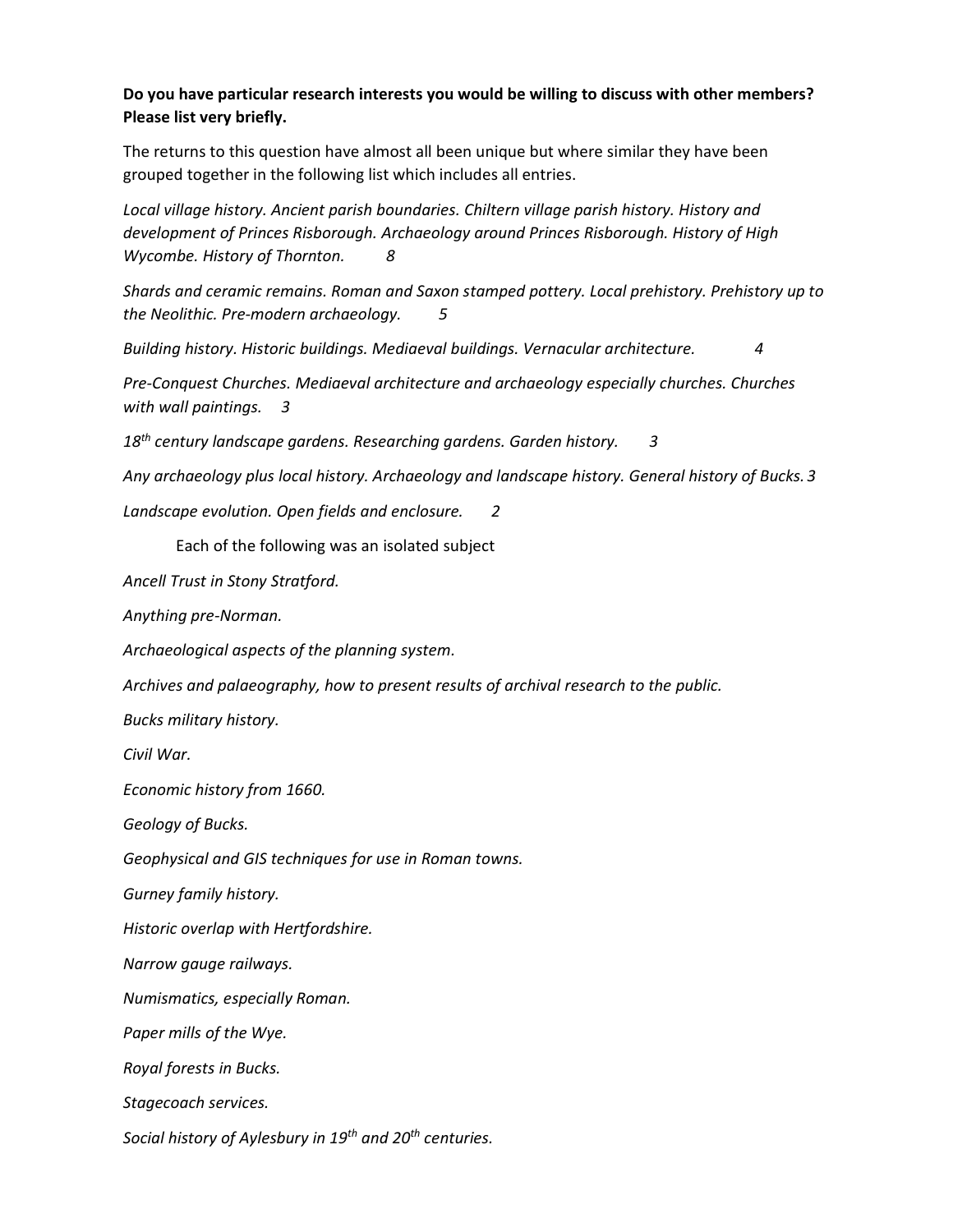# What are your general areas of interest? This will guide our program of activities.

Of the respondents 71% answered the question but often gave multiple categories. From these 22 categories were discerned and they are listed below in order of frequency. 29% of the respondents either did not answer the question or left the box blank.

Local history. (31 mentions of which 14 specified a local area.) Archaeology. (30 mentions of just the generic term.) Landscape evolution. (12 mentions.) "Anything" and "everything". (11 mentions.) Socio-economic history. (11 mentions.) Architecture. (8 mentions of which 4 were vernacular architecture.) Pre-History. (8 mentions of that term plus anything Neolithic or before.) General non-Bucks history. (8 mentions.) Church history. (8 mentions.) Building history. (8 mentions.) Family history. (6 mentions.) Roman period. (6 mentions.) Garden history. (5 mentions.) Natural history. (4 mentions.) Transport. (4 mentions.) Archives. (3 mentions.) Geology. (3 mentions.) Industrial archaeology. (3 mentions.) Military history. (2 mentions.) Stamped pottery. (1 mention.) Cross county border studies. (1 mention.)

Numismatics. (1 mention.)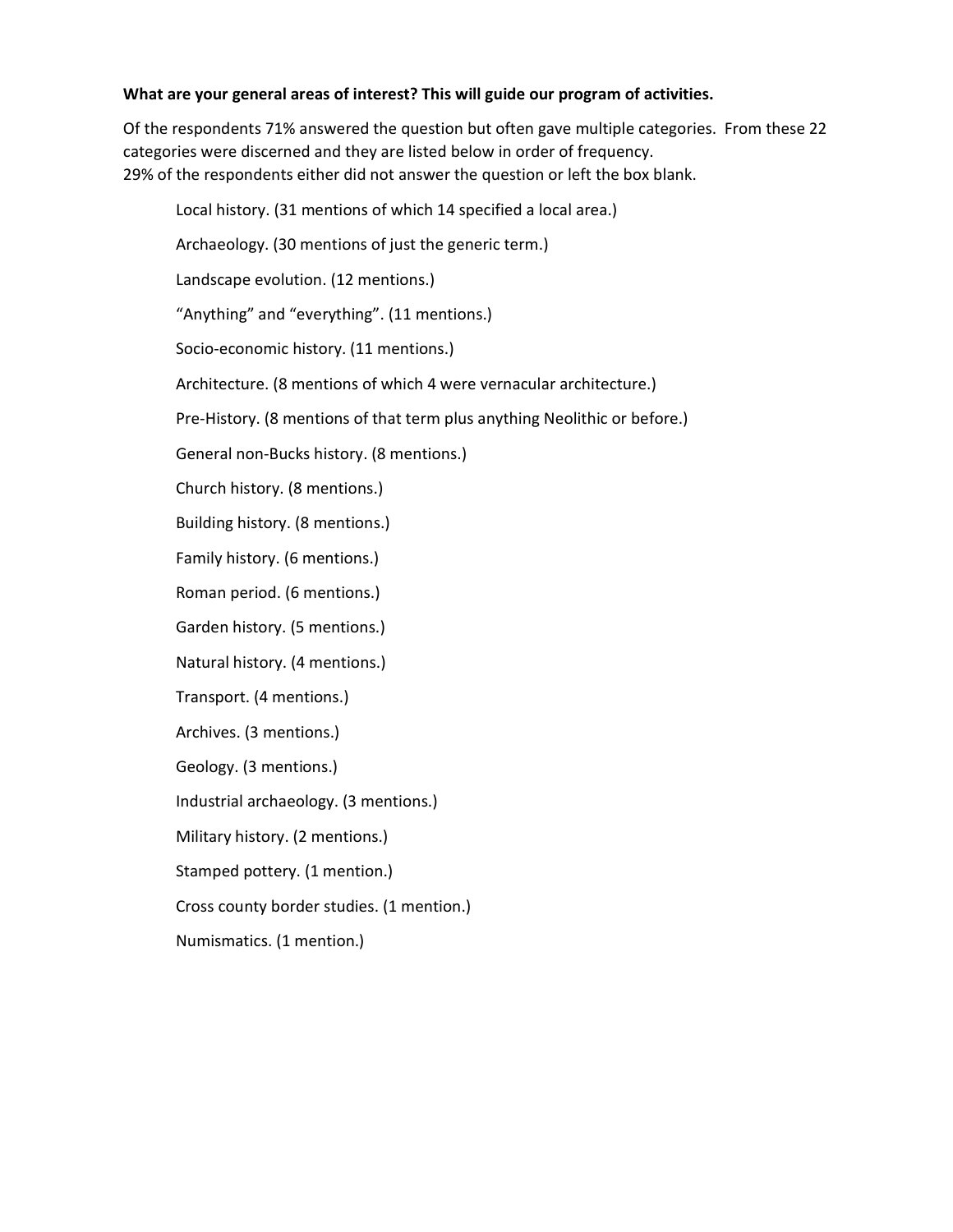SATISFACTION RATING There followed a series of questions about the way the Society was implementing changes to mitigate the effects of the ongoing lockdowns and asking how people felt about of each of our services. The questionnaire concluded with a free format area to make general comments and suggestion for improvements or new services. Where possible these have been included under each service in question When there were many similar comments these have been summarised, where there is a specific comment which either illustrates a point or is a suggestion for an improvement, they have been quoted verbatim in italics.

#### How would you rate the way The Society is responding to the difficulties caused by the pandemic?

V Sat. 71% Sat. 26% Dissat. 0% V Dissat 0% Left Blank 3% The numerous comments are all highly complementary, the following is a typical selection

Keep on doing what you're doing Thank you!

In general congratulations are in order for the way in which the Society and Records reacted so positively to a very adverse situation.

The Society appears very much alive and kicking - well done. The efforts of those who have contributed, however small, is much appreciated.

The way in which BAS responded to the pandemic has been an example to many. Whilst there are always minor changes that could be made, you should pat yourselves on the back for a magnificent response

BAS has worked a lot harder than the other societies I belong to, in keeping in touch with members, and providing many talks via Zoom.

#### How would you rate the email communication from the Society over the past year?

V Sat. 71% Sat. 26% Dissat. 1% V Dissat 0% Left Blank 2% The only dissatisfaction is from postal responses but with no comment.

#### How would you rate Records of Bucks?

V Sat. 67% Sat. 29% Dissat. 0% V Dissat 0% Left Blank 4% The level of satisfaction is very high and people wait for it to be issued but there were almost no specific comments except as relating to the potential online version.

#### How would you rate the pre-pandemic PRINTED Newsletter?

V Sat. 45% Sat. 41% Dissat. 4% Left Blank 10%

The number of Very Satisfied is low and the 4% Dissatisfied is higher than for virtually any this other questions. See the individual comments for possible reasons.

The printed newsletter is sometimes over-coloured and hard to read, but the content makes it worth the effort. I cannot travel at the best of times and am very grateful to BAS for keeping me informed about fascinating research and discoveries in the county I love.

Newsletter was a crowded slightly overwhelming layout. The writers assumed that one could respond to their appeals but often no email addresses were given to respond to.

The small font size and poor quality control of the printed newsletter has caused problems in recent years. Whilst I appreciate that the newsletter is printed for BAS by pupils at Waddesdon School, there should be a bit more thought given to the needs of aging readers!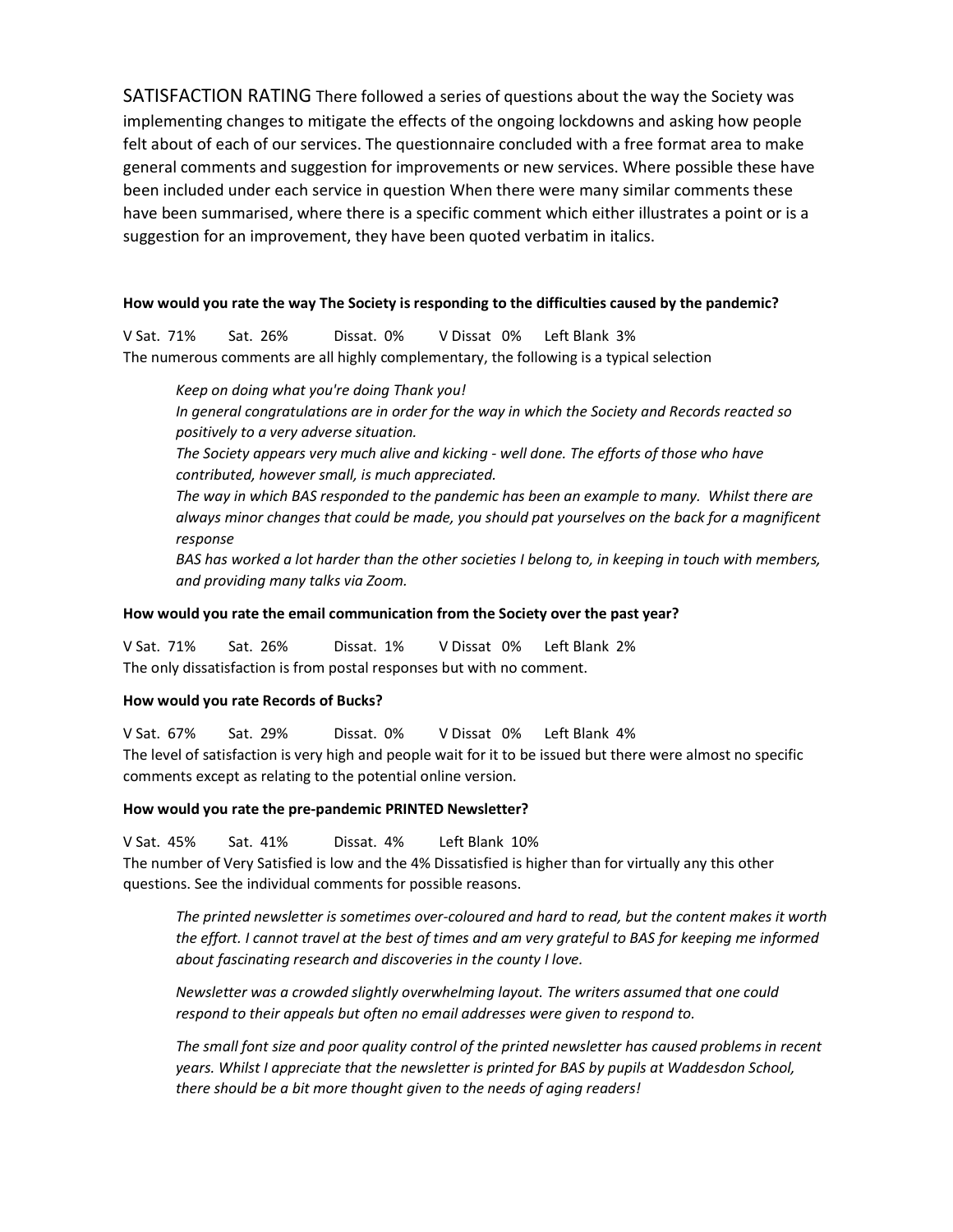How would you rate our digital newsletter sent to you by email in August? (Not asked in postal version.)

Sat. 79% Needs Impr. 5% Dissat. 1% Not used. 10% Left Blank 5%. The Needs Improvement 5% shows that people are looking for further change. The number of Not Used and Left Blank shows that the email version is not registering with a significant number of people. Individual comments mentioning the email Newsletter are as follows.

I have no recollection or record of receiving the August digital newsletter. Please check if I am included in the listing.

The printed newsletter does have the effect of some permanence of presence in front of one, whereas e-mails are easily deleted and events maybe forgotten, especially given the more aged audience. If the printed newsletter is abandoned, e-newsletters would need to be more regular and cumulative within the year ahead to remain in the mind's eye.

Newsletter was very comprehensive and I'm afraid I printed it out so I could keep it physically to hand as opposed in digital format. I think BAS is excellent at disseminating information from other societies regarding talks, potential websites of interest etc. Thank you very much for this - I think the Committee work very hard and it is appreciated.

The digital newsletter is still in its infancy, and does need a bit of refinement - but it is nevertheless quite good - a bit of tweaking will make it as good as the printed version was.

Look forward to receiving a paper newsletter again, if this is to carry on for some time, think there may need to be considered a change in where/ how the newsletter is printed/ distributed, so this can continue.

#### How would you rate our new website and its evolution?

Sat. 63% Needs Impr. 6% Dissat. 0% Not used. 28% Left Blank 3%. Majority of people are satisfied although there is recognition that it needs to evolve. More important is the number of responses saying they do not use it. We need to understand why. There were quite a number of comments and suggestions for changes:

The new website is great - very easy to use and pretty comprehensive.

We think the website is very well set out but how do people find out it is there?

Having the library catalogue to research on-line would be excellent and would take some of the burden away from the volunteers in the library.

Having 2 websites is rather confusing at present.

Often links on the website have not been updated - For example the Winslow book was not available online for the first week it should have been available.

In order to attract those who find it difficult to get to Aylesbury why not put recordings of lectures on Zoom in the future even when we are back to normal. This has worked well for the British Museum and Historic Houses Association of which we are both members. You could then offer a lecture archive.

Getting the resources on line should be a higher priority than it is and has been in the past. this would have been of great benefit during the lockdown and pandemic. Many members now have the facilities to digitise documents, this is a resource that could be put to good use.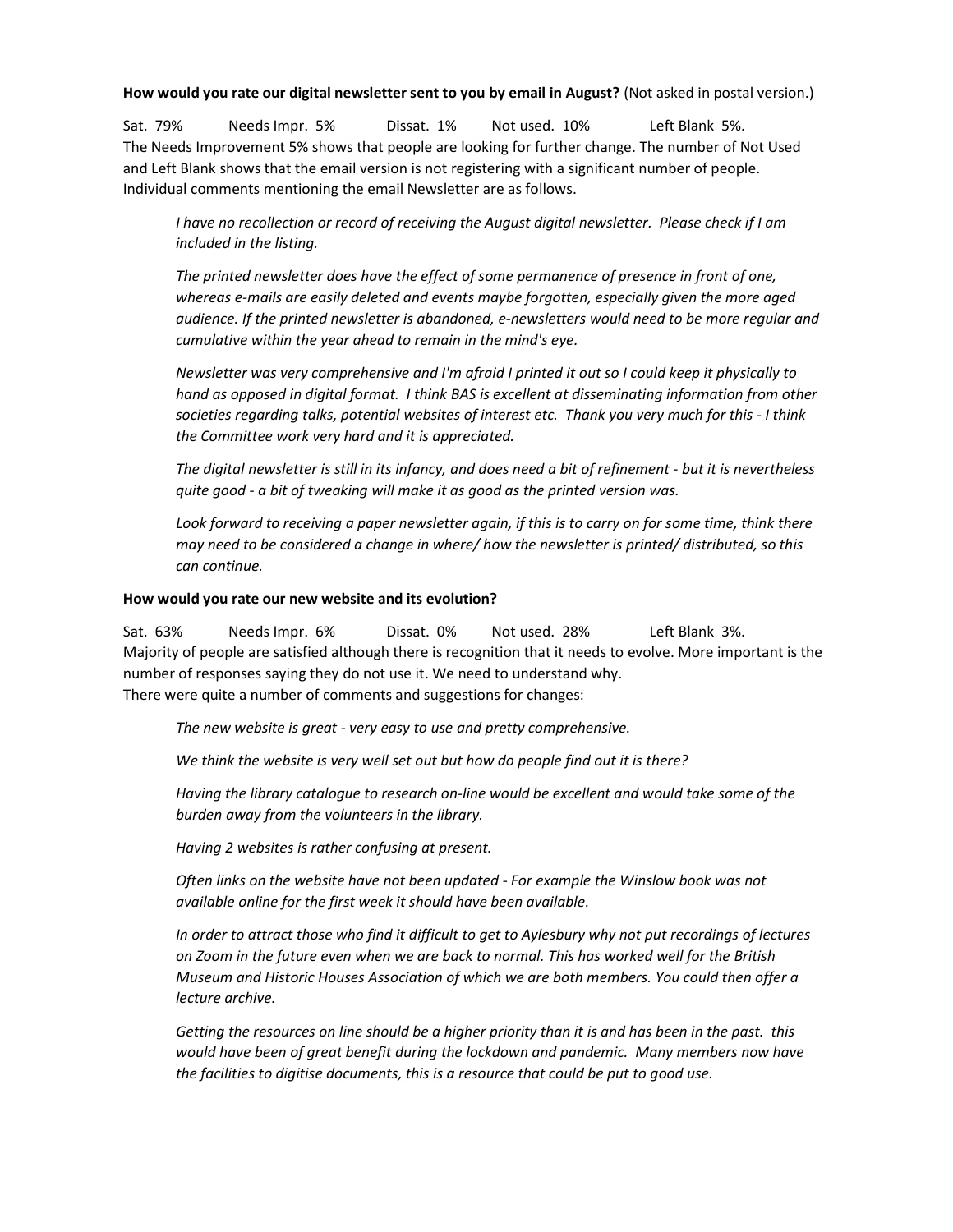#### Resources on our old (archive) site are accessible from the new site. How do you rate this process?

Sat. 48% Needs Impr. 6% Dissat. 0% Not used. 10% Left Blank 36%. From the number who did not answer this question the assumption is this question was not clear to many people . From the number of "Needs Improvement" people are looking for change. As one comment put it : Please tidy and merge the two websites.

#### How would you rate our zoom talks?

Sat. 70% Needs Impr. 4% Dissat. 0% Not used. 23% Left Blank 3%. Majority of people are satisfied but it is surprising how many responses say they do not use the Talks. We need to understand why. Is it a personal issue or a technology one?

There were a number of comments about the delivery of the talks and conferences which applied to all sessions including BLHN and HS2. Whist there were no adverse comments about the knowledge of the speakers the professionalism of the preparation, presentation, and timing by some was criticised by a number of people.

There were also very many requests to continue using zoom even when we return to normal. This will enable all the members who live a long way from Aylesbury or who cannot physically attend for other reasons to participate.

Other suggestions were; hold summer talks in the museum garden and, charge for non-member Zoom attendance.

#### How would you rate the most recent BHLN Conference?

Sat. 38% Needs Impr. 3% Dissat. 1% Not used. 55% Left Blank 4%. The number of Not Used is high but is not surprising as the events are attractive to a very specific subset of members. No comments apart from those referred to above.

#### How would you rate the HS2 Conferences?

Sat. 44% Needs Impr. 8% Dissat. 2% Not used. 39% Left Blank 7%. The comment above under Zoom talks were felt to apply particularly to HS2.There was a feeling that their speakers were patronising and protective. However there were some positive comments:

I loved the HS2 conference - splendid detail.

We have enjoyed the historical information coming out of HS2 and further exploration of Roman Bucks would be good.

#### BAS uses Zoom, HS2 uses MS Team. Which do you prefer?

| Zoom $60\%$                                           |  | MS Teams 6% |  | No Preference 32% |  | Left Blank 3% |  |  |  |  |  |
|-------------------------------------------------------|--|-------------|--|-------------------|--|---------------|--|--|--|--|--|
| Clearly our use of Zoom meets almost everyone's need. |  |             |  |                   |  |               |  |  |  |  |  |

#### How would you rate our Pre Covid Library Service?

Sat. 39% Needs Impr. 4% Dissat. 1% Not used. 54% Left Blank 3%. Surprisingly over half the respondents have not used the library service. Unfortunately there are no comments to clarify the Needs Improvement and Dissatisfied responses.

There were comments suggesting we charge for information we provide to nonmembers or ask for donations.